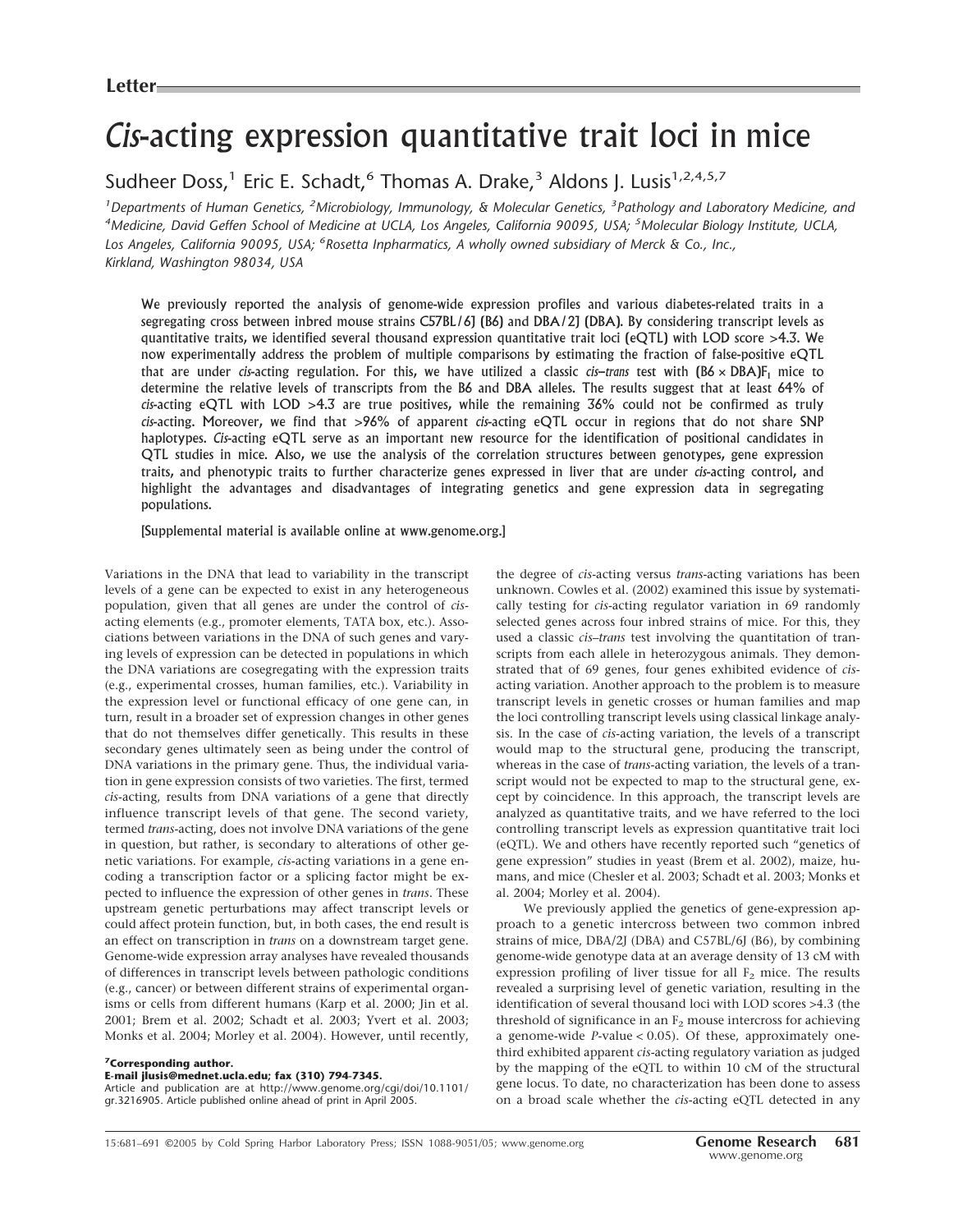segregating population, including our  $F_2$  cross, are actually likely due to DNA variations in the genes themselves. To assess the fraction of *cis*-acting eQTL that may be artifacts of probes overlapping DNA polymorphisms, we used the genomic sequence data from multiple mouse strains and single nucleotide polymorphism (SNP) data derived from these sequence data to establish whether the microarray probes associated with *cis*-acting eQTL reported by Schadt et al. (2003) were enriched for probes overlapping SNPs. Further, because the genomic regions supporting genes with *cis*-acting eQTL would not be expected to be identical by descent (IBD) between the two strains used to construct the corresponding cross, we used the genomic sequence and associated SNP data to reconstruct haplotypes and used these haplotypes to assess where the two strains (B6 and DBA) are identical by descent (IBD) genome-wide. We validate a fraction of the *cis*acting eQTL using a classic *cis–trans* test in  $F_1$  heterozygous mice. Also, the correlation structures induced by *cis*-acting eQTL are described, demonstrating the advantages and potential disadvantages that arise in integrating gene expression and genetic data to elucidate complex traits. Finally, we illustrate how these *cis*acting eQTL can be used to prioritize candidate genes at a classical trait QTL (cQTL) region of interest.

## Results

## SNPs and *cis*-acting eQTL

## Cis*-acting eQTL summaries from the BXD cross*

Of the 23,574 genes represented on the mouse microarray used to profile the BXD cross previously reported by Schadt et al. (2003), 21,744 could be reliably mapped to unique autosomal chromosome locations of the mouse genome (NCBI Build 32). Of these 21,744 mapped genes, 3465 had eQTL with LOD scores >4.3, and 913 had eQTL with LOD scores >7.0. Although some eQTL are false positives, these frequencies are far in excess of the numbers one would expect by chance alone. Approximately 34% (1171) of the mapped genes with eQTL exceeding 4.3 had a physical location coincident with the eQTL position, while 68% of the mapped genes with eQTL exceeding 7.0 had a physical location coincident with its eQTL position. Due to the inexact nature of QTL positioning in this type of experimental cross, we called an eQTL and corresponding gene coincident if the physical location of the gene mapped to within 20 mb (∼10 cM) of the *cis* eQTL peak. For nearly all of these *cis* eQTL (98.3%) with lod scores >4.3, the gene falls within the 95% confidence interval of the QTL. When assessing the significance of a *cis* eQTL, it is not necessary to perform a correction for multiple testing over the entire genome, given the only location of interest is the 20-cM window centered at the physical location of the gene of interest. Therefore, to determine the significance associated with the classic LOD score threshold of 4.3 for *cis* eQTL, multiple testing corrections only need to take into account tests performed in the 20-cM window centered at the gene of interest. In this case, the significance level associated with a LOD score of 4.3 is 0.00066 (as opposed to a genome-wide significance of 0.05). Given this estimate, we would expect only 14 of the 1171 genes detected with *cis* eQTL to be false-positive eQTL.

#### *Most* cis*-acting eQTL fall in regions that are not IBD*

Genes with true *cis* eQTL in the BXD cross require polymorphisms in the DNA sequence that differ between the B6 and DBA strains and that ultimately lead to significant differences in transcript levels between these strains. Therefore, we would expect most probe sequences associated with *cis*-acting eQTL to fall in regions that are not identical by descent (IBD). To assess the proportion of genes with *cis* eQTL that fall in non-IBD regions, we first estimated the fraction of the B6 and DBA genome that was IBD. We mapped all SNP sequences represented in the Celera Mouse Genome Database to NCBI Build 32 of the public mouse genome assembly. Of these SNPs, 1,064,677 could be reliably mapped to the autosomal chromosomes and were polymorphic between the B6 and DBA strains. By examining the moving average of SNP frequencies along the autosomal genome, we determined that regions with fewer than five informative SNPs per 25-kb window were indicative of regions IBD between B6 and DBA (Fig. 1A). Averaged over the entire genome, we estimated that 57% of the genome between B6 and DBA is IBD. The extent of genome-wide IBD has been investigated before among several strains of mice (Wade et al. 2002; Wiltshire et al. 2003). Our observed estimate for B6 versus DBA is higher than previous estimates of ∼35% (Wiltshire et al. 2003); however, the SNP data used to make this estimate is much more comprehensive than that in prior studies.

Next, we defined gene regions for each of the 21,744 genes that mapped to the autosomal genome, where the gene regions were defined as the region between the transcription start and stop sites for the gene, plus 2000 nucleotides flanking the transcription start and stop positions (Fig. 1C). Of these regions, 9932 (∼45%) were overlapping non-IBD regions, close to the overall percentage of the genome we identified as non-IBD between the B6 and DBA strains. In contrast, for the gene regions corresponding to the 1171 genes with strong *cis* eQTL, a striking 1132 (nearly 97%) were overlapping non-IBD regions. This increase in genes with *cis* eQTL overlapping non-IBD regions is statistically very significant (Fisher Exact Test *P*-value <1.0  $\times$  10<sup>-300</sup>), a result that strongly supports the *cis-*acting nature of the eQTL in this set. We would expect roughly 1% (14) of the genes detected with *cis* eQTL to be false-positive events, where the gene is actually under the control of a neighboring gene, so that the *cis* versus *trans* control cannot be distinguished by the QTL data alone. While this likely explains a majority of these cases, the data do support that some of the genes detected with *cis* eQTL in IBD regions as potentially true positives. First, the median distance between these 39 genes and the closest non-IBD regions was only 200 kb, so that *cis* regulatory elements located further away from the gene-promoter region may explain the *cis* effects observed for some of the genes. Previous reports have reported functional *cis* elements as far as 1 Mb away from the gene under study (Qin et al. 2004). Second, even in IBD regions, there are polymorphisms occurring at a low frequency (Fig. 1), and these polymorphisms are most likely due to sequencing errors or spontaneous mutations, where the latter could reasonably be expected to affect transcript abundances in some cases.

## *Does probe/SNP overlap lead to spurious* cis*-eQTL?*

Even though genes with *cis* eQTL in the BXD cross overwhelmingly fall in regions that are not IBD, spurious associations between DNA variations in a given gene and variations in transcript abundances for the given gene could arise if the probes used to monitor transcript abundances directly overlap SNPs, thereby influencing transcript abundance measures, even subtly. Therefore, it was of interest to estimate the percentage of *cis*-eQTL that may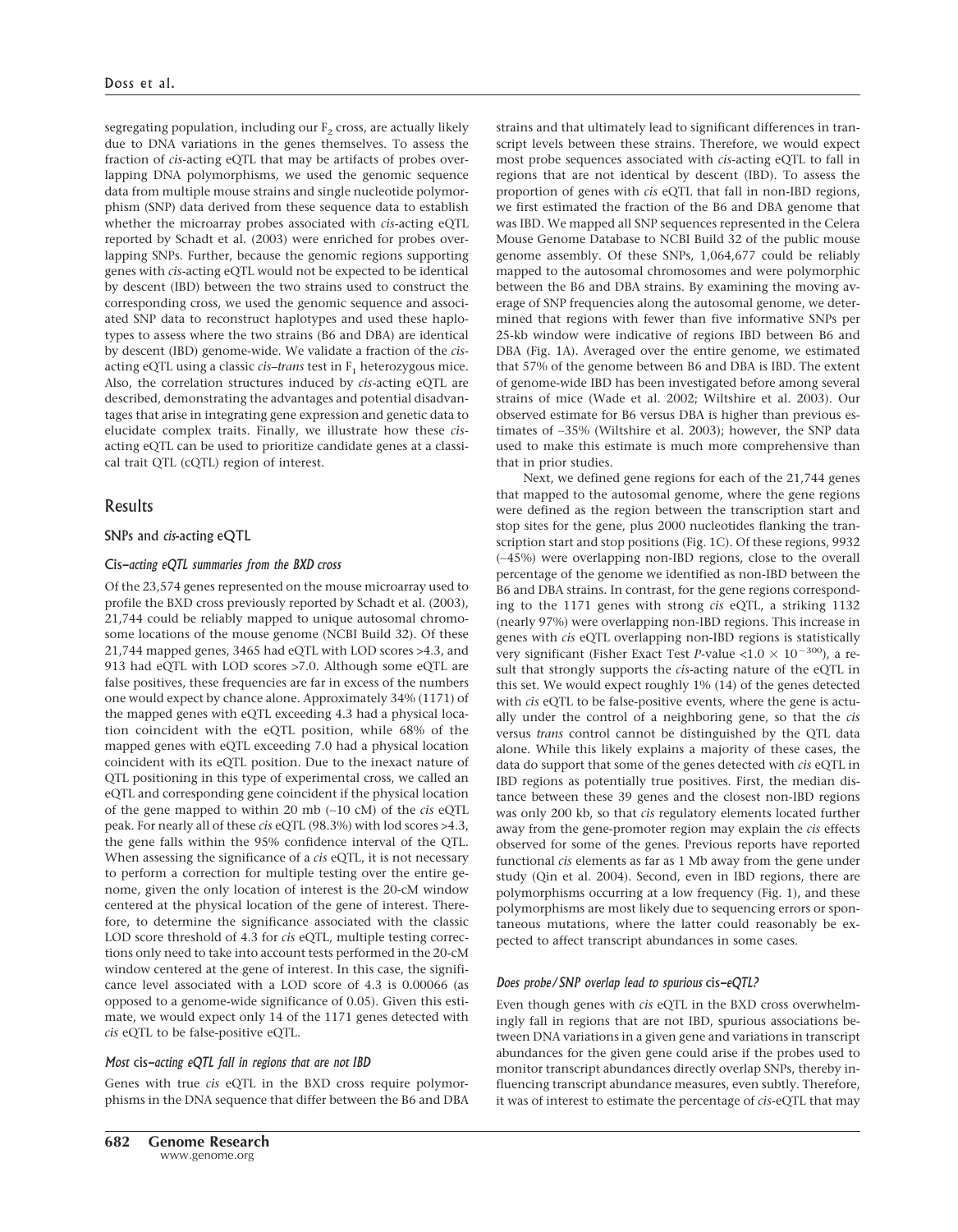

**Figure 1.** Informative SNP frequency across chromosome 16 between B6 and DBA. The horizontal line in graphs *A* and *B* represents the threshold of five SNP/25 kb. Regions with five or less SNPs in a 25-kb interval were designated IBD between B6 and DBA. (*A*) The entire chromosome 16; (*B*) a closer look at an ∼15-Mb region on proximal chromosome 16, where the small vertical red lines at the base of the figure represent genes with *cis* eQTL in this region. (*C*) further zooms in on NM\_053181, depicting the boundaries for the various regions considered in the SNP overlapping probe analysis.

be due to probes overlapping SNPs. To obtain reliable estimates using the SNP data represented in the Celera Mouse Genome Database derived from multiple sequenced strains of mice, we first established the extent of strain-specific coverage for each probe region for each probe represented on the microarray used in this study. This step was necessary because it is not possible to conclude that a probe and/or probe region does not overlap any SNPs that are polymorphic between the B6 and DBA strains, unless we know there is genomic sequence supporting the regions from each strain.

Given the computational complexity involved in mapping each of the raw sequence reads represented in the Celera Mouse Genome Database to the corresponding assembled genomic sequence, we instead chose to estimate the percent coverage by examining the SNPs in each of the probe regions for each probe that could be mapped to the genomic sequence, where probe regions in this instance were defined as the 1000 nucleotides flanking the left and right of each 60-nucleotide probe sequence (Fig. 1C). If SNPs were detected in this 2060-nucleotide region, and these SNPs included alleles identified from the B6 and DBA strains, then we concluded that the probe sequence was, in fact, supported by B6 and DBA genomic sequence. Of these 21,744 probe regions that were mapped to the mouse genome, we detected at least one SNP with alleles from the B6 and DBA strains in 14,101 of the probe regions. This provides an estimate of 65% for the percentage of probes on the microarray that were supported by B6 and DBA sequence.

The test for determining whether SNPs have a significant impact on *cis*-acting eQTL is based on a comparison between the frequency of probes overlapping SNPs over all probes that could be mapped to the mouse genome, and the frequency of probes overlapping SNPs where the probes give rise to a significant *cis*-

acting eQTL. If the SNPs have no effect on the hybridization intensities, then the frequencies of probes overlapping SNPs should be the same between the two groups (the null hypothesis). The overall frequency for probes overlapping one or more SNPs is given by the percentage of probes in the set of 14,101 genes described above that overlap at least one SNP in the probe region. We identified 585 (4.1%) probes that overlapped one or more SNPs. The mean number of SNPs within these 585 probes is 1.19. Of the 585 probes overlapping at least one SNP, 121 represent genes with *cis* eQTL. Interestingly, the mean amount of SNPs in this group of 121 probes is 1.22, which does not differ significantly from the full set of 585 probes. However, the fact that 21% (121/585) of the probes overlapping SNPs were in genes with *cis* eQTL is a significant bias. This enrichment could result from the fact that *cis* eQTL are overwhelmingly found in non-IBD regions of the genome, where there is a higher probability of incurring a SNP within the probe sequence. Therefore, to assess further the potential bias introduced by probes overlapping SNPs, we restricted attention to those probe regions containing exactly one SNP.

Of all the probe regions that mapped to the mouse genome, 3107 contained exactly one SNP. We chose this set as our baseline set of probe regions to consider for more precisely testing whether a bias exists. The baseline frequency for probes overlapping a single SNP is then given by the percentage of probes in the set of 3107 that overlap the one SNP identified in the probe region. In this case, we found 96 probes of 3107 that overlapped the single SNP (3.1%). Next, we restricted attention to those 238 probe regions in the set of 3107 probe regions for which the probes gave rise to *cis* eQTL with an associated LOD score >4.3. Of these 238 probe regions, 14 had probes that overlapped the single SNP (5.9%). Application of the Fisher Exact Test in this case to determine the probability that this bias could occur by chance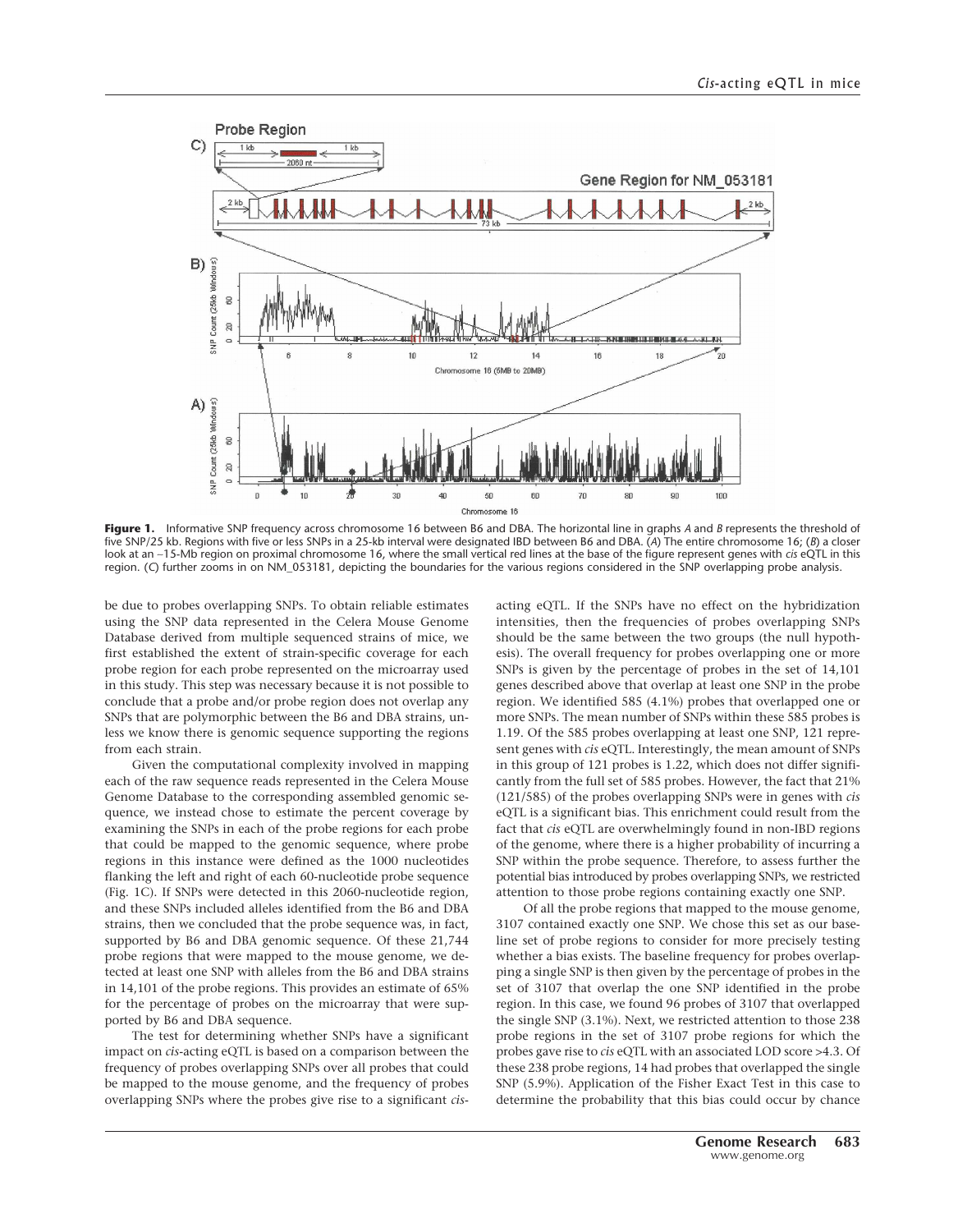resulted in a *P*-value of 0.013, indicating that the percentage of probe regions with strong *cis*-acting eQTL that overlap a single SNP is marginally significantly higher than the percentage of probes overlapping a single SNP over all genes considered. Given the low frequency of probes overlapping SNPs, the net impact of this effect is minor with respect to considering a putative *cis* eQTL as a true or false positive. Also, the potential impact is further mitigated by the observation presented earlier that probes with *cis*-acting eQTL overwhelmingly fall in regions that are not IBD, compared with probes in general.

## *Testing whether additive QTL effects for* cis *eQTL are evenly distributed about zero*

Given the slight bias noted above in probes overlapping SNPs for genes with *cis* eQTL, and given that we do not have a reliable estimate on the false-negative rate for SNPs identified as polymorphic between B6 and DBA in the Celera SNP data, we further investigated the extent to which probes overlapping SNPs may be responsible for *cis*-acting eQTL by examining whether the additive effects related to the *cis*-acting eQTL were upwardly biased in the direction of the B6 allele. The biologically intuitive null hypothesis is that the additive effects over all *cis* eQTL are randomly distributed about 0. Given that an overwhelming majority of the probes on the microarray were designed against B6 sequence, we would expect significantly >50% of the additive effects for *cis* eQTL to be higher for the B6 allele if probes overlapping SNPs were an issue, since such probes would likely perfectly match the B6 sequence against which it was designed. Of the 1171 genes with *cis*-acting eQTL considered in this study, 657 had the B6 allele more highly expressed than the DBA allele. That is, just over 56% of the *cis*-acting eQTL indicated higher expression at the B6 allele compared with the DBA allele. Assuming the probability is 0.5 that we observe such an event for any given gene, the number of observations we make over all genes is binomially distributed, so that the probability we observe at least 657 of 1171 *cis* eQTL with additive effects biased in the B6 direction is easily computed to be  $2.1 \times 10^{-5}$ .

This bias is more significant than the estimates provided above, where only 5.9% of the probes were found to overlap a single SNP, compared with a 12% bias noted here for *cis* eQTL additive effects. This discrepancy may suggest an appreciable false-negative rate for SNPs identified in the Celera data as polymorphic between the B6 and DBA strains, resulting in a significant number of probes misclassified as not overlapping SNPs. In addition, the SNP/probe overlap statistics discussed above were restricted to probe regions containing exactly one SNP, so that the bias may become more extreme if probe regions containing more than one SNP were considered. In any case, these observed biases speak for the need to provide direct experimental confirmation of the *cis* eQTL.

## Validation of *cis*-regulated genes

All of the above arguments speaking to the validity of *cis* eQTL were computational in nature. To provide direct experimental support for the validity of the *cis* eQTL and to estimate to what extent the previously reported *cis*-acting eQTL represent type 1 errors, we validated a subset of previously identified *cis* eQTLs using a classical *cis-trans* test in which ( $B6 \times DBA$ ) $F_1$  mice were analyzed for the relative levels of transcript from each allele. In a  $cis$ -regulated gene, the allelic expression in  $F_1$  mice should reflect the ratios observed in the two parental strains, given that all mice examined are exposed to the same environmental perturbations. If the gene is regulated in *trans*, we expect the allelic ratio of transcripts from each allele to be ∼1:1, because a truly *trans*-acting regulator should act in a similar manner on both alleles. Of course, a gene could exhibit a combination of *trans* and *cis* regulation, although the *cis* regulatory component should cause the ratio to be different from 1:1, albeit to a lesser extent than might otherwise be the case.

To quantitate transcript levels from each allele in an  $F_1$  heterozygote, we selected genes exhibiting the predicted *cis*-acting eQTL with LOD >4.3 and also exhibiting one or more polymorphisms within the genes-coding sequence (the latter being required to distinguish transcripts from the two alleles). Probes that overlapped SNPs were excluded. This gene set is representative of the 1171 genes with annotated physical location and a *cis* eQTL with LOD scores >4.3. Although the genes tested were randomly chosen from this pool, it is worth noting that they are biased toward higher LOD scores, with a median LOD score of 11.8. We explored several methods for quantitative genotyping of the transcripts, including allele quantitation using primer extension, quantitative sequence analysis, and restriction enzyme digestion of the RT–PCR product, followed by separation of the labeled product by gel electrophoresis (data not shown). Previous studies have shown comparable results and accurate allelic quantification using primer extension by Pyrosequencing, single-base extention, and RFLP analysis (Shifman et al. 2002). We observed comparable results for the different methods used, but for ease of analysis and flexibility (for example, only a fraction of the SNPs resulted in an RFLP), we chose to use primer extension using Pyrosequencing and sequencing of RT–PCR products across the SNPs. Pyrosequencing is a primer extension-based method that utilizes the release of pyrophosphate during nucleotide incorporation to fuel a cascade of enzymatic reactions, resulting in a quantitative fluorescence emission. The different methods were validated as described in the Methods. In cases where more than one coding SNP was available in the amplicon, the result was consistent throughout all SNPs in the region (Table 1, *NM\_026981* and *AF168680*). Moreover, multiple amplicons were used for one gene, and in this case, the two different amplicons yielded similar B6:DBA ratios (Table 1, *NM\_130447*). Finally, where possible, both forward and reverse primers were used with consistent results (data not shown). One gene that exhibited strictly *trans* regulation was assayed as a negative control (Table 1, *NM\_028333*). The allelic peak areas were determined, and the ratio of B6:DBA allelic transcripts were calculated for each  $F_1$ . The average of these values over several  $F_1$  mice (n ranges from 2 to 8, see Table 1) were then calculated and used as the ratio value. For most analysis, three to five  $F_1$  female mice were studied. The difference in the number of animals for the various genes reflects the failure of some assays. These data are summarized in Table 1 and Figure 2. In order to determine the sensitivity of the assay to detect a 1:1 (B6:DBA) ratio, we assayed  $F_1$  genomic DNA for a subset of genes. These genes were limited to those in which the entire amplicon analyzed resided within one exon. A total of four genes were analyzed with DNA from two different  $F_1$ s with multiple replicates. In all, 18 of these 1:1 ratio controls yielded results (four different genes). The 95% confidence interval of the distribution of these results (.96, 1.08) was used as the 95% confidence interval for the detection of a *trans*-regulated transcript. When this interval was overlapping with the 95% confidence interval of the B6:DBA ratio of any of the genes being tested, the gene was considered under possible *trans* control.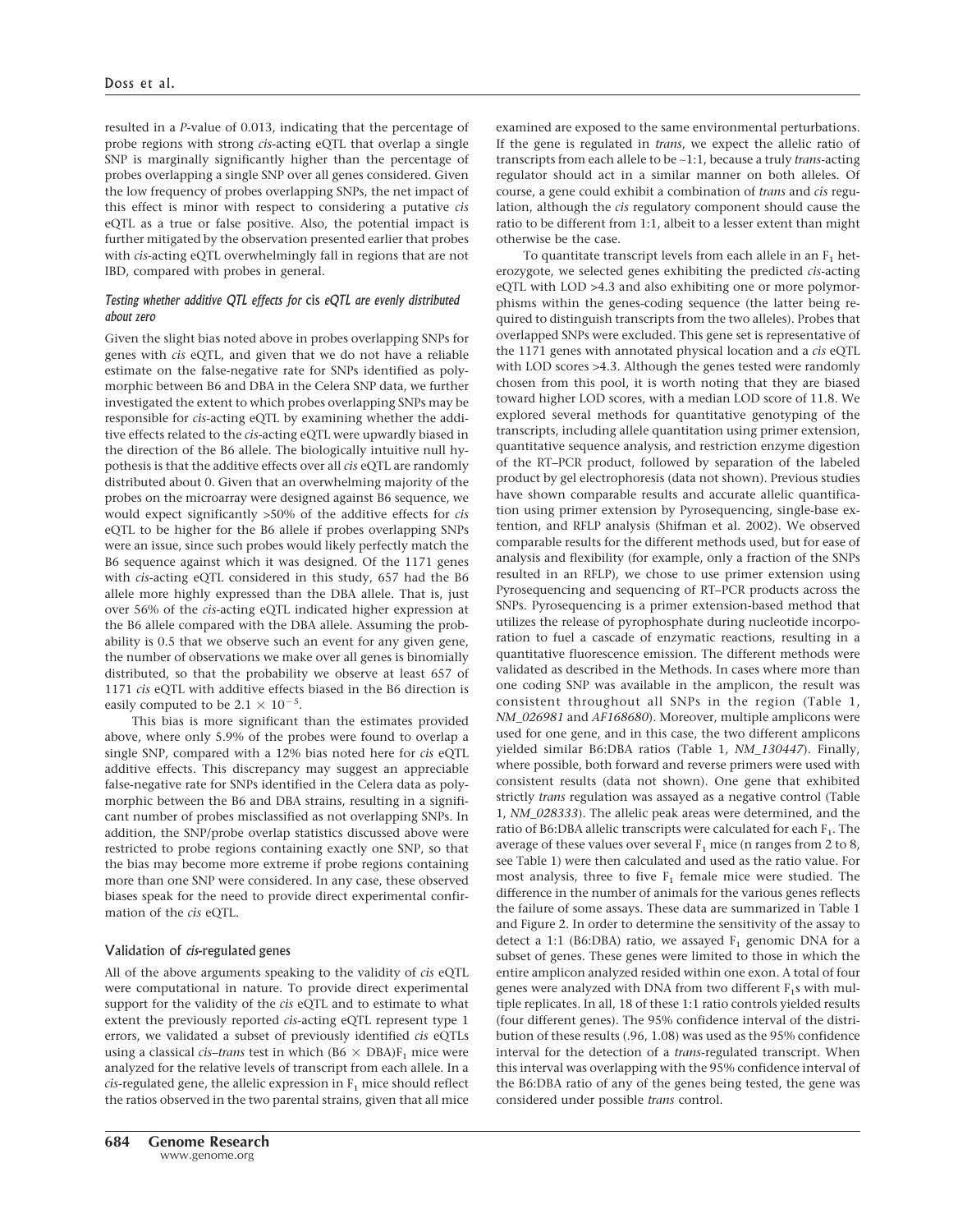**Table 1. Results of** *cis-trans* **test on putative** *cis* **eQTLs**

| $#^a$           | GenBank<br>accessionb | Peak LOD<br>scorec | <b>SNP</b><br>position <sup>d</sup> | Array<br>data ratio<br>$(B6/DBA)^e$ | Sequencing<br>observed ratio<br>$(B6/DBA)^t$ | $P$ -value <sup>9</sup> | CI95 <sup>h</sup> |
|-----------------|-----------------------|--------------------|-------------------------------------|-------------------------------------|----------------------------------------------|-------------------------|-------------------|
| 1               | NM 010381             | 24.2               | 553                                 | 0.10                                | < 0.10(4)                                    | N/A                     | N/A               |
| $\overline{2}$  | NM 026621             | 21.0               | 353                                 | 0.20                                | <0.10(4)                                     | N/A                     | N/A               |
| 3               | NM 130447             | 35.6               | 1834                                | 0.30                                | $0.67 \pm .02(6)$                            | $<10^{-4}$              | .59, .75          |
| 4               | NM 130447             | 35.6               | 1898                                | 0.30                                | $0.88 \pm .01(6)$                            | 0.005                   | .81, .94          |
| 5               | BC019407              | 36.7               | 879                                 | 0.30                                | $0.19 \pm .02(3)$                            | $<$ 10 <sup>-4</sup>    | .14, .24          |
| 6               | NM 008514             | 28.2               | 1035                                | 0.30                                | $0.57 \pm .03(3)$                            | 0.01                    | .35, .76          |
| $\overline{7}$  | NM 008620             | 11.8               | 1557                                | 0.30                                | $0.49 \pm .07(4)$                            | 0.007                   | .25, .74          |
| 8               | AK017526              | 10.7               | 1087                                | 0.35                                | $0.28 \pm .02(4)$                            | $<$ 10 <sup>-4</sup>    | .14, .44          |
| 9               | NM 009252             | 9.2                | 282                                 | 0.37                                | $0.72 \pm .03(4)$                            | 0.03                    | .49, .94          |
| 10 <sup>°</sup> | BC023898              | 11.8               | 1299                                | 0.40                                | $0.17 \pm .05(4)$                            | $<$ 10 <sup>-4</sup>    | .06, .28          |
| 11              | NM 011424             | 11.5               | 652                                 | 0.40                                | $1.10 \pm .04(4)$                            | 0.35                    | .72, 1.48         |
| 12              | NM 026981             | 31.4               | 164                                 | 0.40                                | $0.76 \pm .02(3)$                            | 0.01                    | .63, .90          |
| 13              | NM 026981             | 31.4               | 173                                 | 0.40                                | $0.75 \pm .02(3)$                            | 0.008                   | .66, .85          |
| 14              | AK003222              | 5.1                | 767                                 | 0.40                                | $0.40 \pm .01(6)$                            | $<$ 10 <sup>-7</sup>    | .36, .43          |
| 15              | AK011491              | 16.5               | 716                                 | 0.40                                | $0.95 \pm .03(7)$                            | 0.39                    | .85, 1.06         |
| 16              | AV119440              | 6.6                | 610                                 | 0.40                                | $0.57 \pm .05(4)$                            | 0.002                   | .41, .71          |
| 17              | AK007567              | 7.5                | 147                                 | 0.44                                | $0.44 \pm .02(4)$                            | 0.002                   | .25, .63          |
| 18              | NM 028333             | N/A                | 646                                 | N/A                                 | $0.98 \pm .03(4)$                            | 0.53                    | .82, 1.14         |
| 19              | AK011928              | 7.5                | 93                                  | 1.50                                | $0.64 \pm .02(4)$                            | $<$ 10 <sup>-4</sup>    | .56, .71          |
| 20              | AK014150              | 13.1               | 1083                                | 1.50                                | $1.05 \pm .02(8)$                            | 0.13                    | .97, 1.15         |
| 21              | NM 008663             | 10.3               | 1430                                | 2.31                                | DBA absent                                   | N/A                     | N/A               |
| 22              | NM 027134             | 10.5               | 157                                 | 2.38                                | $1.19 \pm .06(4)$                            | 0.06                    | .97, 1.37         |
| 23              | NM 025892             | 10.0               | 131                                 | 2.46                                | $0.87 \pm .03(4)$                            | 0.14                    | .67, 1.08         |
| 24              | NM 009735             | 15.8               | 104                                 | 2.50                                | $0.62 \pm .01(4)$                            | $<$ 10 <sup>-5</sup>    | .58, .65          |
| 25              | NM 031376             | 11.7               | 1898                                | 2.60                                | $1.00 \pm .06(3)$                            | 0.97                    | .51, 1.51         |
| 26              | AF168680              | 11.5               | 4100                                | 2.60                                | $2.37 \pm .12(4)$                            | 0.001                   | 1.94, 2.79        |
| 27              | AF168680              | 11.5               | 4102                                | 2.60                                | $2.37 \pm .13(4)$                            | 0.003                   | 1.90, 2.83        |
| 28              | AK018666              | 11.5               | 2980                                | 2.60                                | $2.62 \pm .15(4)$                            | 0.001                   | 2.12, 3.11        |
| 29              | NM 025938             | 21.9               | 972                                 | 2.70                                | $0.87 \pm .02(3)$                            | 0.47                    | .72, 1.03         |
| 30              | NM 146126             | 13.2               | 1203                                | 3.60                                | $2.24 \pm .09(3)$                            | 0.004                   | 1.74, 2.75        |
| 31              | NM 009104             | 13.9               | 1604                                | 3.90                                | $2.14 \pm .04(3)$                            | 0.003                   | 1.83, 2.45        |
| 32              | NM 053181             | 79.8               | 730                                 | 0.10                                | $3.81 \pm .08(4)$                            | $<$ 10 <sup>-4</sup>    | 3.43, 4.20        |

Allele-specific transcription was assessed in  $(B6 \times DBA)F$ , mice.

<sup>a</sup>The numbers in the first column refer to those in Figure 2.

<sup>b</sup>GenBank accession number for each gene analyzed in column one.

The peak *cis* LOD score for each gene observed in microarray analysis.<br><sup>d</sup>'SNP position' refers to pucleotide number in the transcript

'SNP position' refers to nucleotide number in the transcript.

eThe results of the microarray experiment.

 $^{\mathsf{f}}$ The mean ratio of transcripts  $\pm$  SE in F<sub>1</sub> mice determined using classic *cis-trans* test. In column 6, the number of F<sub>1</sub>s used for each assay is given in parenthesis.

<sup>g</sup>Each *cis-trans* result was given a *t*-test against the null hypothesis that the mean equals 1.0, and the resulting *P*-value is listed.<br>hCl95 refers to the 95% confidence interval for each B6:DBA ratio

hCI95 refers to the 95% confidence interval for each B6:DBA ratio.

Of the 28 predicted *cis*-acting eQTL studied, 18 confirmed *cis* regulation as shown by the *cis*–*trans* test. Of the remaining 10 genes, seven tested as *trans* according to the above definition. The remaining three genes resulted in ratios that were in the opposite direction to those observed in the microarray data. There are several possible explanations for the failure to confirm the remaining genes tested. They may be false positives that arose due to spurious associations of genotype and gene-expression level. However, given the significance of most of the *cis*-acting eQTL that did not validate (median LOD score equal to 13.1), we believe this is the least likely explanation, a more plausible explanation being that some of the genes were under *trans* regulation of closely linked genes. The initial criterion for a predicted *cis*-acting eQTL was that the physical location of the gene was within 20 cM of the eQTL peak marker (Schadt et al. 2003). This is a broad interval, which in many cases would extend past the two LOD score drop interval surrounding the apex of the QTL. However, we chose this conservative measure in order to avoid exclusion of any true *cis*-acting QTL that may have mapped inaccurately due to genotyping inconsistencies. It is plausible that

in some cases a *trans*-acting element resides within this large interval, and the observed ratio is a result of nearby *trans*-acting regulation. Another reason for the failed confirmations could be due to the differences in age and environmental influences between the two groups of mice used. The  $F_2$  mice utilized for our microarray study were much older (16 mo) than the  $F_1$  mice (10–12 wk), and the  $F_2$  mice had been on a high-fat, atherogenic diet for 16 wk prior to profiling the livers compared with the  $F_1$ mice that were on a standard chow diet. These differences could conceivably have an effect on gene expression (Han et al. 2000; Jaenisch and Bird 2003; Sharman et al. 2004), invoking *trans* effects in the  $F_1$  mice, which in some cases override the *cis* effects of the locus of interest, thereby bringing the allelic expression ratio closer to 1:1.

## Correlation patterns for genes with strong *cis*-acting eQTL and their experimental value

Strong *cis*-acting eQTL can obscure the true relationship between genes. Figure 3 highlights correlation distributions for genes with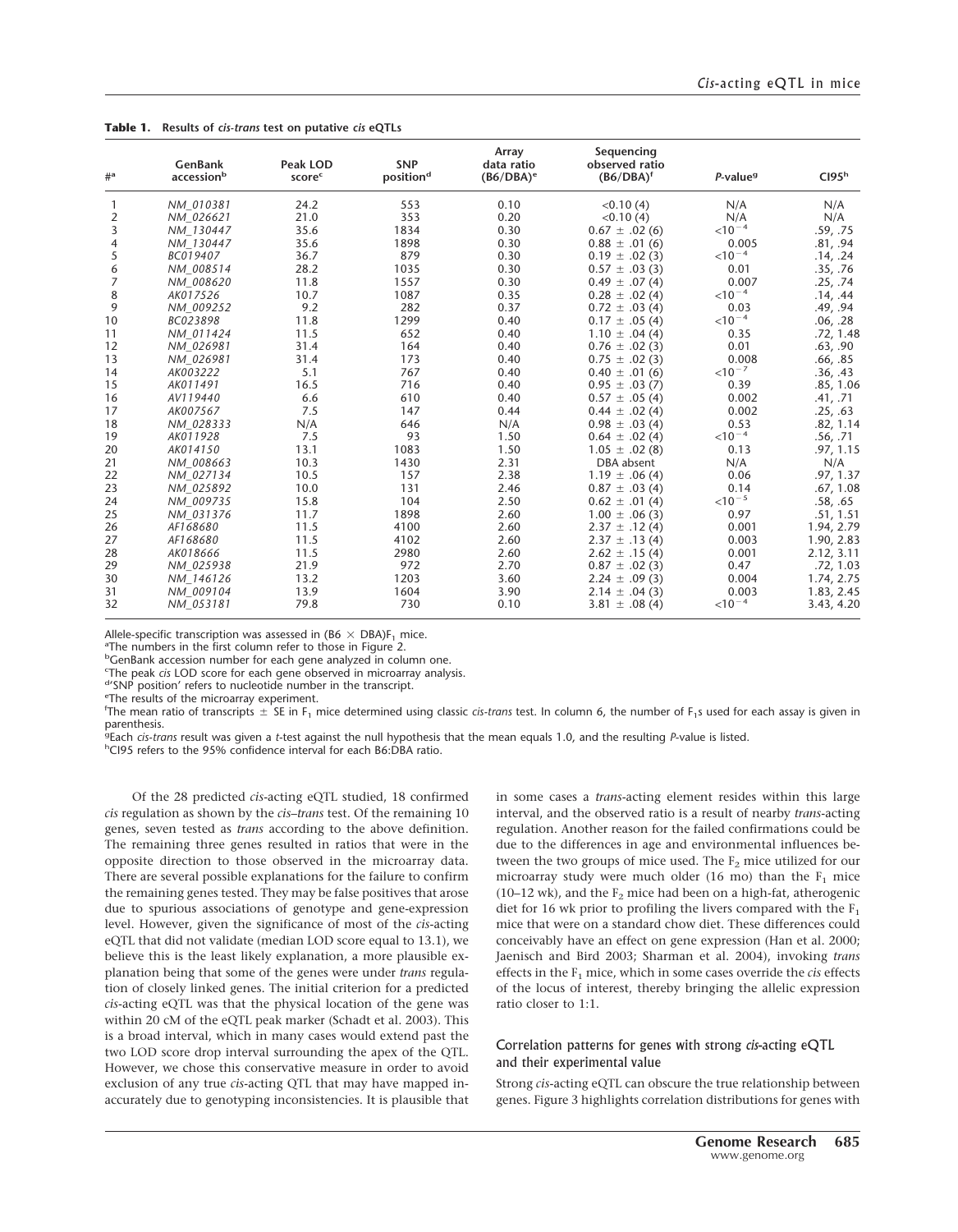

**Figure 2.** Results of *cis*–*trans* test on a subset of *cis*-acting eQTLs. See Table 1 for GenBank accession numbers corresponding to gene numbers. Black bars indicate B6:DBA ratio observed in previously described microarray data (Schadt et al. 2003). Light gray bars indicate the observed ratio from the *cis*–*trans* test and are displayed with standard error bars. A total of 19 of 29 genes confirm the mode of regulation observed in the microarray data according to our definition described in the text.

strong *cis*-acting eQTL and genes without strong *cis*-acting eQTL. What is clear in this figure is the shift to more significant correlations in genes that do not have strong *cis*-acting eQTL. This result seems counterintuitive, given the *cis* eQTL considered for this figure all had LOD scores >15. Such strong perturbations explain at least 46% of the variation in the expression trait, and if these perturbations in turn affected the expression levels of other genes, then we would expect those genes so affected to be significantly correlated with the gene, giving rise to that variation and to have eQTL that colocalize with the *cis* eQTL.

However, the distributional patterns shown in Figure 3 indicate that genes whose expression are strongly perturbed by these *cis* events are actually much less related, expression-wise, to other expression traits, compared with genes without strong *cis* eQTL. To understand the significantly reduced number of genes whose expression is correlated with the expression of genes with strong *cis*-acting eQTL, we highlight an extreme example that illustrates relationships among genes with strong *cis*-acting eQTL that significantly impact the correlation structure between the genes.

Figure 4 highlights two genes, *JTP* and *Pik4cb*, with strong *cis*-acting eQTL that are within 3 cM of each other. The LOD scores associated with the *JTP* and *Pik4cb cis*-acting eQTL are 30 and 37, respectively. What is clear from this figure is the significant negative correlation between the expression values of these two genes overall, in contrast to the significant positive correlation within each of the genotype groups. The significant negative correlation overall can be explained in terms of the closely linked *cis*-acting eQTL for these two genes, as described in Figure 5. Computing the correlation between these two genes conditional on the genotypes at the given locus results in a strong positive correlation between these two genes, as shown in Figure 6. That is, what is likely the biologically relevant component of the correlation between these two genes was completely obscured by the strong *cis*-acting eQTL that drove a strong negative correlation. This strong negative correlation appears to be an artifact of the closely linked *cis*-acting eQTL. This pattern of correlation observed here follows a well-studied property of correlations known as Simpon's Paradox (or the Yule-Simpson effect) (Yule 1903; Simpson 1951). Consistent with the correlation patterns shown in Figure 3, the top 10 genes most correlated with *Pik4cb* and *JTP* transcript levels (without conditioning on the genotype) all reside on chromosome 3 and all exhibit strong *cis* eQTL. As expected by Simpon's Paradox, recomputing the correlations between these genes and all of the other expression traits conditional on the genotypes at the *Pik4cb*/*JTP* locus resulted in the loss of correlation between the original 10 genes (the correlation



**Figure 3.** Significant differences in the distribution of Pearson correlation coefficients involving genes with strong *cis*-acting eQTL versus genes with weak or no *cis*-acting eQTL. For each gene considered, the Pearson correlation coefficient was computed between the ml ratio vector for the gene from the BXD population and the ml ratio vectors for every other gene monitored in the BXD population (23,472 genes), resulting in a correlation vector for each gene. Histograms for the correlation coefficients whose significances fell in the ninth percentile were plotted in *A–D* for different sets of genes. (*A*) Distribution of correlations for 100 simulated mlratio vectors, representing the random distribution expected if 100 genes with independent mlratio vectors are compared with 23,472 other mlratio vectors assumed to be independent of the 100 simulated mlratio vectors. (*B*) Correlation distribution for the 100 genes with the strongest *cis*-acting eQTL in the BXD data set; all *cis*-acting eQTL in this set had LOD scores >15. (*C*) Correlation coefficient distribution for 100 genes randomly chosen from the set of 23,500 genes represented on the microarray in the BXD set. (*D*) Correlation coefficient distribution for 100 genes randomly chosen from the set of most transcriptionally active genes in the BXD set.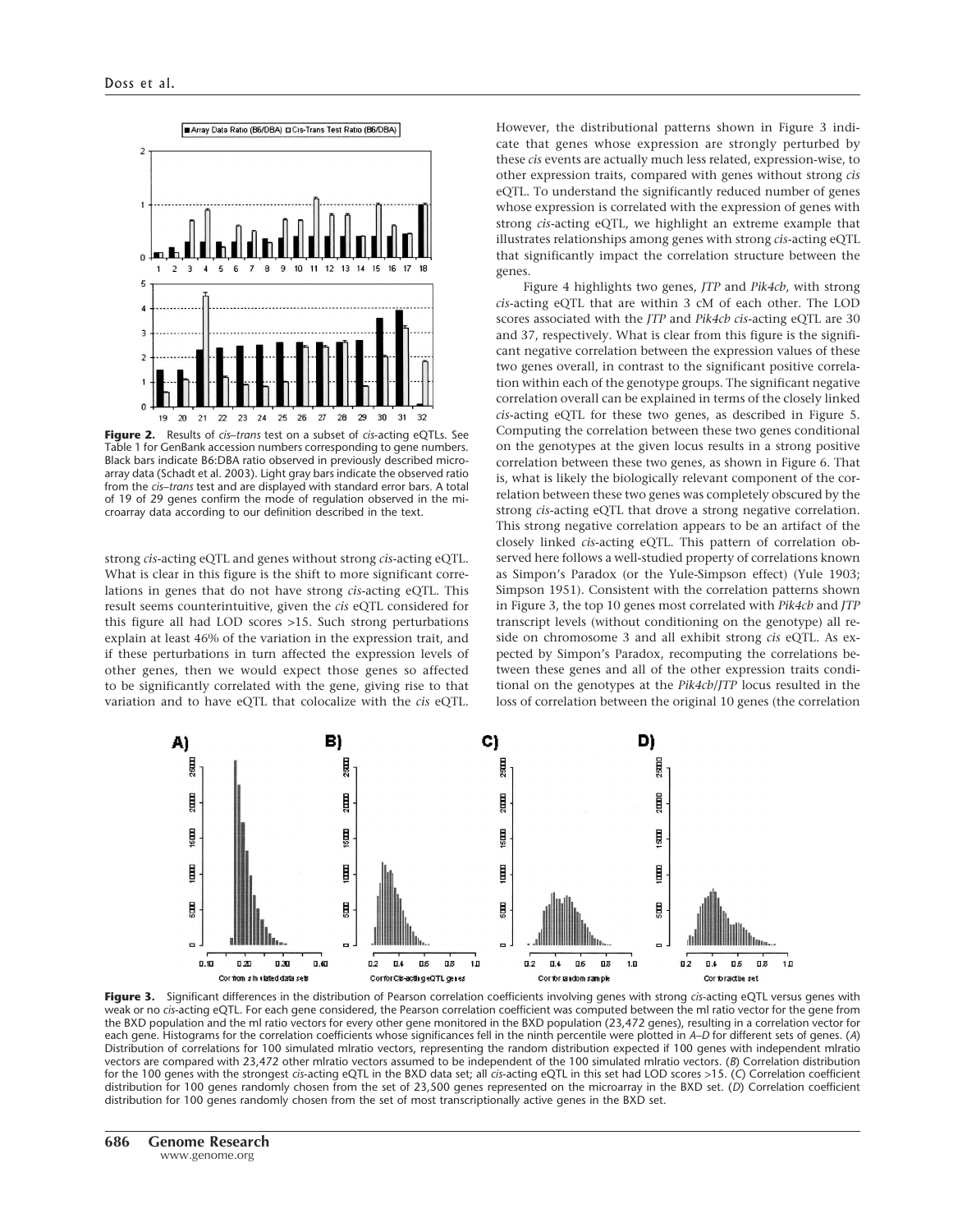

Figure 4. Scatter plot of the miratios for the jumping translocation point (*JTP*) and phosphatidylinositol 4-kinase, catalytic,  $\beta$  polypeptide (*Pik4cb*) genes in the BXD set. Color coding of each point is given with respect to the genotypes at a locus coincident with the physical location of the *JTP* and *Pik4cb* genes (the grouping indicates strong *cis*-acting <code>eQTL</code> for each gene). The overall correlation is computed to be  $\,$  – 0.51, a statistically significant correlation ( $P = 7.8 \times 10^{-9}$ ). The correlation within each genotype group is seen to be statistically significant as well, with a correlation of 0.53 in the B6 group, a correlation of 0.57 in the heterozygote group, and a correlation of 0.44 in the DBA group. Interestingly, the overall correlation is opposite in sign to each of the withingroup correlations.

having been explained by the closely linked eQTL), while simultaneously giving rise to significant correlations with a completely different set of genes.

While this is an extreme example, it is of note that most genes with strong *cis*-acting eQTL tend to be most correlated with other genes that have closely linked, strong *cis*-acting eQTL. This observation suggests that the distributional shifts noted in Figure 3 are likely the result of the type of confounding effect shown in Figure 4, although in most cases, this effect will not be as extreme. Further, despite this type of confounding of gene–gene interactions, there are many examples where the expression perturbation described by a strong *cis*-acting eQTL gives rise to a meaningful expression response from other genes, as highlighted below.

## *Utilization of the information in the data available from the genetics of gene expression approach*

As previously demonstrated (Schadt et al. 2003), *cis* eQTL data from segregating populations can be used to prioritize candidate genes in QTL mapping studies. This concept is illustrated in Figure 7, showing the *cis* eQTL at a locus controlling plasma total cholesterol levels in the  $(B6 \times DBA)F_2$  cross. The rate-limiting step in the identification of genes in QTL studies is usually the screening for positional candidates (Flint and Mott 2001). Clearly, not all functional variation will be reflected in differences in transcript levels, but a survey of the genes underlying QTL suggests that a large fraction will exhibit altered expression (Abiola et al. 2003). In order to investigate the correlation structures of these genes with total cholesterol levels, the Pearson's correlation of each transcript level with total cholesterol levels was calculated. These results are reported in Table 2 (COR1). Three genes of the proposed 11 candidate genes with *cis* eQTL have significant correlations ( $P < 0.05$ ). Because this correlation could be due to a biological relationship between gene and trait or one simply due to the proximity of the given genes such as

that demonstrated above, we then calculated the correlation of all genes with *cis*-acting eQTL conditional on genotype at the cQTL peak marker (Table 2, COR2). This relationship represents that of environmental and *trans*-acting effects on the gene of interest and the trait; the logic being that if a gene is indeed related to a trait, these 'outside' effects should affect both the gene and trait in a similar manner, and a significant relationship should still exist between the two. After removing the genetic effects of the chromosome 3 locus from the correlation, only one gene remained significantly correlated (*BC005709*). Although causal or reactant relationships cannot be inferred from this type of analysis, we argue that these data support *BC005709* as being the most closely related gene to cholesterol levels, and therefore, the top candidate gene at this locus.

#### *Strong* cis*-acting eQTL can lead to a significant expression response*

It is tempting to conclude from the type of correlation structures exhibited in Figures 3 and 4 that many of the *cis*-acting eQTL give rise to expression perturbations that do not significantly impact the transcriptional network. That is, one can imagine that mutations in genes that lead to consistent expression differences among any number of strains of mice are simply tolerated by these complex systems as the body is well buffered with respect to changes in expression for many genes (i.e., the system tolerates large variations in expression—10 vs. 100 RNA copies per cell—with no effect on function). Therefore, selecting strains of mice to construct a cross from the population of all mouse strains may lead to consistent differences in some sets of genes (i.e., those in which *cis*-acting eQTL are detected) that have polymorphisms that affect transcription, where the polymorphisms have been tolerated (i.e., not selected against) because they do not functionally perturb the system.

However, another view would be that the response to genes that have strong *cis*-acting eQTL is context dependent, requiring the right tissue and right environmental conditions to realize differences in a phenotype of interest. Stressing a system in a particular way may lead to a response in the transcriptional network that is associated with phenotypes of interest (Karp et al. 2000). Further, there are a number of genes with strong *cis*-acting



**Figure 5.** Diagram explaining the overall negative correlation observed in Figure 3.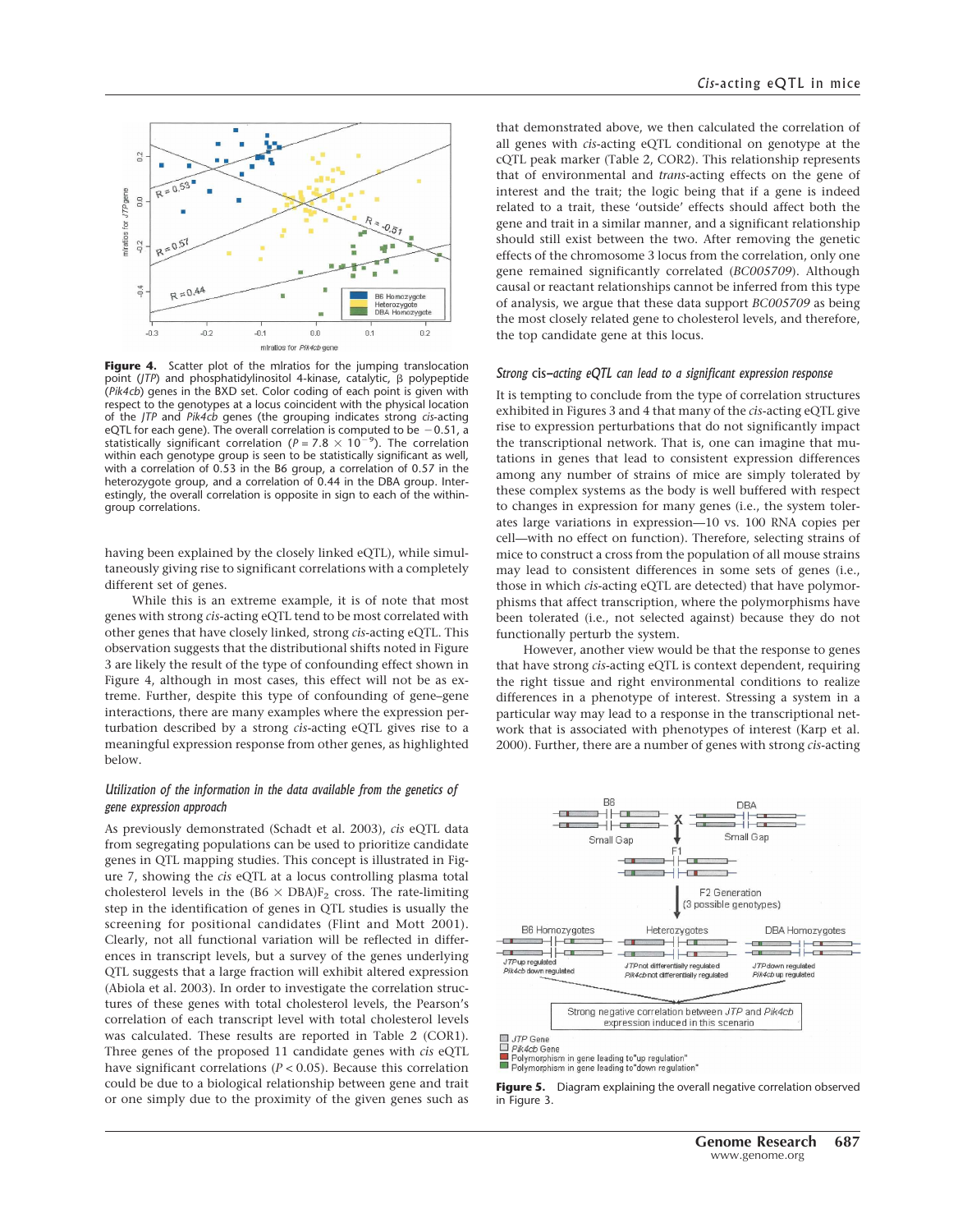

Figure 6. Highlighting what may be the biologically relevant component of the correlation between the *JTP* and *Pik4cb* gene-expression traits. This scatter plot represents the correlation between the *JTP* and *Pik4cb* gene-expression traits conditional on the locus at the *JTP* and *Pik4cb* gene locations. The overall correlation in this instance is now significantly positive, almost identical to the overall correlation given in Figure 4, but opposite in sign. Using the overall correlation statistic between these two traits as shown in Figure 4 completely obscures this relationship.

eQTL that do lead to a significant expression response. One such example is given in Figure 8. Here, we see a Riken cDNA clone, *1810073K19Rik*, whose expression is strongly controlled by a chromosome 7 eQTL that is coincident with the gene's physical location. However, if we examine those genes most highly correlated with this particular gene, we get a significant number of genes with transcript abundance measures that are highly correlated with *1810073K19Rik*, but which physically reside on chromosomes other than 7. Further, the expression of these genes are strongly controlled by the same chromosome 7 QTL controlling for *1810073K19Rik*. In such a case, the question naturally arises whether the group of genes that are significantly correlated and linked to the same QTL are actually controlled by one of the genes in the group (e.g., the one with the *cis*-acting eQTL). In this case, we can apply the type of test described by Zhu et al. (2004) and E.E. Schadt, J. Lamb, X. Yang, J. Zhu, S. Edwards, D. GuhaThukarta, S.K. Sieberts, S. Monks, M. Reitman, C. Zhang, et al. (in prep.) to assess whether the group of genes controlled by the same locus are reacting to the gene with the *cis*-acting eQTL or whether they are driven independently by a given QTL or multiple closely linked QTL. In the present case, the correlation structures observed between the gene-expression traits and between the genotypes and gene-expression traits at the QTL position are consistent with *1810073K19Rik* as the "causal" gene, giving rise to the expression response. This type of pathway analysis was initially introduced by Wright (1921) more than 80 yr ago as a way to quantify the causal relationships between variables once their true relationship had been established by other means. Since this original introduction, inferring causal relationships between correlated variables has been the subject of intense debate. However, in our present application, we know a priori that it is changes in DNA that lead to *cis* regulation of the expression traits, so that we begin with stronger prior information relating to how genes may be causally associated. The idea of resolving whether two or more genes driven by the same QTL are related in a causal/reactive way or driven independently by the same QTL are more fully explored by us elsewhere (E.E. Schadt,

J. Lamb, X. Yang, J. Zhu, S. Edwards, D. GuhaThukarta, S.K. Sieberts, S. Monks, M. Reitman, C. Zhang, et al., in prep.).

## **Discussion**

We have presented the first general characterization of geneexpression traits for which *cis*-acting eQTL have been detected in segregating mouse populations. We have provided multiple lines of evidence that indicate most of the *cis*-acting eQTL detected represent true *cis* gene-expression effects. Only a relatively small number of *cis*-acting eQTL can be attributed to probes overlapping SNPs, and genes with *cis*-acting eQTL have been found to reside in regions that are overwhelmingly not IBD and actually increased for single nucleotide polymorphisms. We also tested several *cis* eQTL using direct experimental validation, confirming



Figure 7. Utilization of genetics of gene expression data in order to prioritize candidate genes underlying a locus of interest. A cQTL for chow diet total cholesterol levels was previously described on chromosome 3 at 24 cM at the peak marker D3mit241 (Drake et al. 2001; Colinayo et al. 2003). *Cis*-acting eQTL were identified as transcripts that mapped to the cQTL peak marker or either of the markers flanking this marker with a LOD score >4.3, and physically reside within 20 cM of the peak marker. This resulted in a candidate gene list of 11 genes. The LOD score curve for cholesterol (blue) is shown in relation to those for each of 11 candidate *cis* eQTLs (black). GenBank accession numbers for the candidate genes are indicated in the corner of each plot.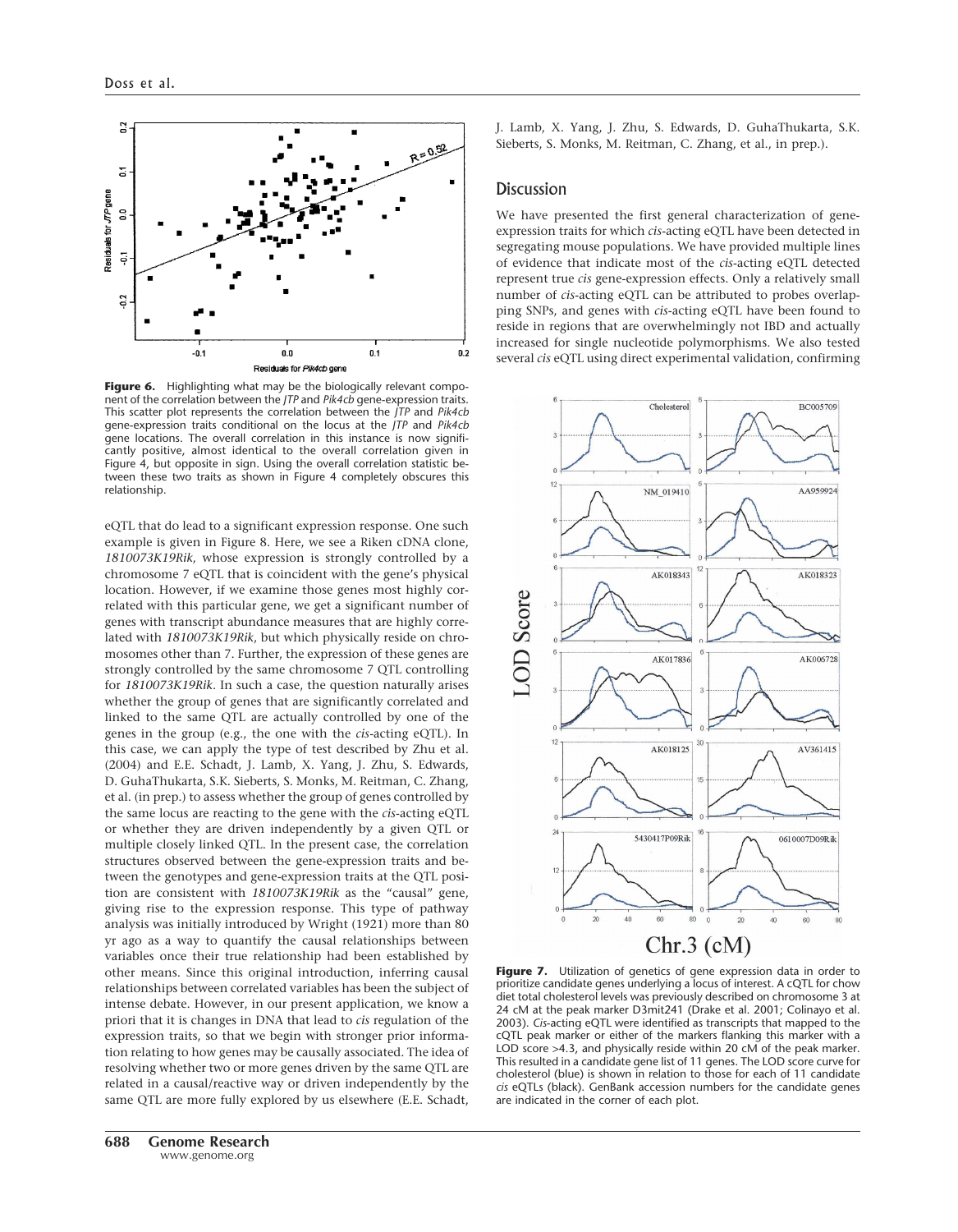| Gene <sup>a</sup> | LOD <sub>p</sub> | Mb <sup>c</sup> | COR1 <sup>d</sup> | COR <sub>1</sub><br>P-value | COR2 <sup>e</sup> | COR <sub>2</sub><br>P-value |
|-------------------|------------------|-----------------|-------------------|-----------------------------|-------------------|-----------------------------|
| BC005709          | 6.7              | 87.5            | 0.25              | $-.01*$                     | 0.23              | $0.01*$                     |
| AK006728          | 4.5              | 98.9            | 0.2               | $0.03*$                     | 0.18              | 0.06                        |
| AK018343          | 5.3              | 90.8            | 0.18              | $0.05*$                     | 0.14              | 0.15                        |
| 0610007D09Rik     | 17.1             | 71.1            | $-0.17$           | 0.06                        | 0.03              | 0.75                        |
| 5430417P09Rik     | 19.2             | 69.0            | 0.16              | 0.08                        | 0.13              | 0.20                        |
| AK018125          | 9.7              | 69.0            | $-0.16$           | 0.09                        | $-0.02$           | 0.76                        |
| AV361415          | 24.5             | 97.7            | $-0.14$           | 0.13                        | $-0.01$           | 0.91                        |
| NM 019410         | 11.9             | 59.2            | $-0.14$           | 0.14                        | 0.01              | 0.92                        |
| AK018323          | 13.1             | 60.7            | 0.09              | 0.29                        | $-0.01$           | 0.84                        |
| AK017836          | 5.2              | 97.2            | 0.07              | 0.46                        | 0.01              | 0.86                        |
| AA959924          | 4.8              | 35.0            | $-0.05$           | 0.59                        | 0.04              | 0.70                        |

**Table 2. Candidate gene analysis for chromosome 3 cholesterol QTL**

<sup>a</sup>GenBank accession number for each candidate gene.

bPeak LOD score for each gene eQTL.

c Physical location in megabases of each gene.

developers of the correlation coefficient for each gene versus cholesterol across F<sub>2</sub> mice and associated *P*-value.<br>Epearson's correlation coefficient for each gene versus cholesterol conditioned on genotyne at the n Pearson's correlation coefficient for each gene versus cholesterol conditioned on genotype at the peak

marker, D3Mit241, and the associated *P*-value. Significant correlations are indicated with an asterisk.

that a minimum of 64% of the *cis*-acting eQTL events detected are true positives. One way to view our results in a more conservative fashion is by making a cutoff for a confirmatory result at a twofold expression difference. Using this interpretation, those genes that resulted in a greater than twofold ratio (B6:DBA) in the microarray experiment, and in the *cis*–*trans* test (with consistant directionality), can be considered confirmed. Consistently, those that show a difference less than twofold should confirm in the *cis*–*trans* test with a difference less than twofold. Using this seemingly stringent criterion for confirmation, the same 64% of the *cis* eQTL remain confirmed. Because *cis*-acting eQTL afford one way to rapidly identify candidate genes underlying clinical trait QTL, it is important to understand the nature of the *cis*-acting eQTL. To that extent, we have highlighted cases where the cor-



Figure 8. Genes with eQTL that are coincident with the physical location of the *1810073K19Rik* gene test as reactive to the strong *cis*-acting *1810073K19Rik* gene-expression perturbation, providing direct support that this cluster of eQTL obtains in response to the *1810073K19Rik* perturbation. (*A*) The list of genes linking to the chromosome 7 locus. Only *1810073K19Rik* has its physical location coincident with this locus. (*B*) Graph supported by examining the correlation structures between the gene-expression traits and locus using the causality test (E.E. Schadt, J. Lamb, X. Yang, J. Zhu, S. Edwards, D. GuhaThukarta, S.K. Sieberts, S. Monks, M. Reitman, C. Zhang, et al., in prep.; Zhu et al. 2004).

relation structure between two genes with closely linked eQTL can actually obscure the true relationship between the two genes, and where the *cis*-acting eQTL appears to give rise to a significant expression response in other genes. The potential exists to discriminate cases where the gene expression traits are related in a causal/reactive fashion, or whether they are driven by a single or two or more closely linked QTL. These characterizations represent the first steps that are necessary in more broadly interpreting expression-based QTL in the context of other complex phenotypes. This early work supports the continued investigation of the genetics of gene expression to elucidate complex disease traits and to more generally reconstruct gene networks associated with these diseases, as we have discussed elsewhere (Zhu et al. 2004).

## **Methods**

#### Animal husbandry and diets

C57BL/6J and DBA/2J mice were purchased from The Jackson Laboratory. (B6  $\times$  DBA)F<sub>1</sub> mice were reared from these parental mice. All mice were housed under conditions meeting Association for Assessment and Accreditation of Laboratory Animal Care and were housed in groups of four or less animals per cage and maintained on a 12-h light/12-h dark cycle at an ambient temperature of 23°C. They were allowed ad libitum access to water and rodent chow containing 6% fat (Diet No. 8604, Harlan Teklad). All animal care and experimental protocols were approved by the UCLA Animal Research Committee.

#### Experimental samples and expression data

We have previously described an experiment in which livers from a population of female  $F_2$  mice, constructed from a  $B6 \times DBA$  cross, were profiled using a standard murine microarray consisting of 23,574 genes. The full details of the mouse expression data discussed here are provided by Schadt et al. (2003). This experiment is referred to as the BXD cross in the present study.

#### Identifying SNPs in probe regions

All of the SNP sequences that were informative between B6 and DBA in the Celera Mouse Genome Database were mapped to NCBI Build 32 of the mouse genome. The probe sequences for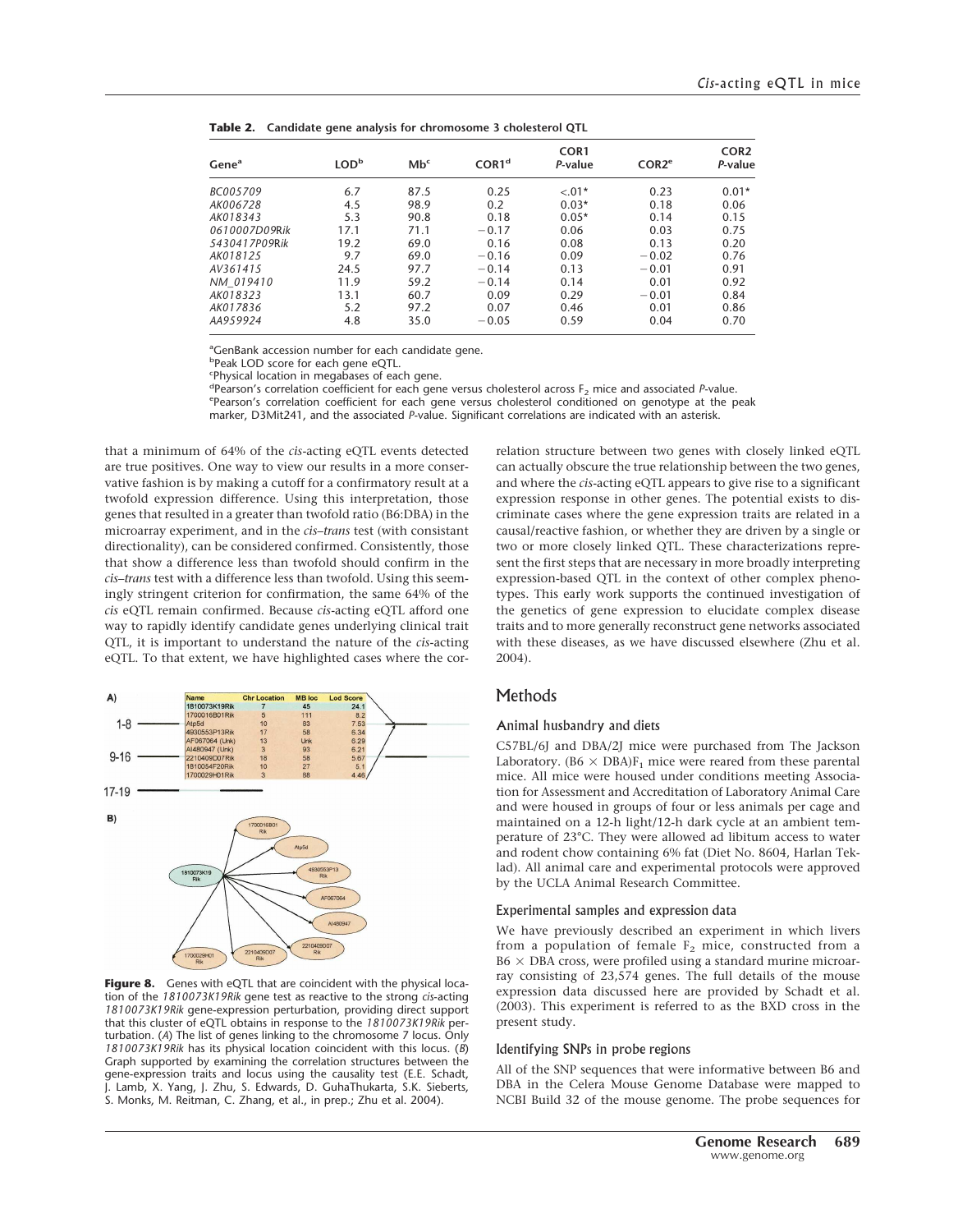each of the genes represented on the microarray described above were then mapped against this same build of the mouse genome using BLAST (Altschul et al.1990). The designated probe and gene regions were defined and uploaded into a relational database. Through a series of SQL queries, the SNP data were intersected with the probe and probe region data, and the SNP frequencies were subsequently summarized after applying various filters as described in the main text.

## Reconstructing haplotypes and identifying IBD regions

Once the Celera SNP data were loaded into a relational database, we reconstructed haplotypes for the B6 and DBA strains. To reconstruct the haplotypes, we processed the genomic sequence in 25-kb steps. For each 25-kb window, all SNPs polymorphic between the B6 and DBA strains were identified. The SNP counts in each window were smoothed by averaging with neighboring windows. Smoothed 25-kb regions containing five or fewer SNPs polymorphic between B6 and DBA were considered IBD between the two strains.

## Allele-specific transcript quantification

Allele-specific transcript quantification was performed using quantitative sequence analysis and primer extension-based Pyrosequencing. All sequences and SNP data used were obtained from the Celera Discovery System. Transcript sequences were analyzed using Prophet 5.0 (BBN Systems and Technologies, A division of Bolt Beranek and Newman Inc.). (B6  $\times$  DBA)F<sub>1</sub> mice were sacrificed between the ages of 10 and 12 wk, and the liver immediately frozen in liquid nitrogen. Total RNA was isolated using Qiagen Rneasy kit, with a protocol optimized for liver tissue. For Pyrosequencing analysis,  $(B6 \times DBA)F_1$  cDNA was produced using Invitrogen Thermoscript reverse transcriptase. cDNA was then amplified using transcript-specific primers flanking an SNP. Extension primers were developed using Pyrosequencing SNP primer design software v1.0.1 (http://www.pyrosequencing. com). Reactions were performed on the Biotage PSQ 96MA, and data analysis was done using PSQMA 2.1. Subtraction of background signal and normalization for nucleotide incorporation efficiency is sequence dependent. Methods are described at http://www.pyrosequencing.com. For quantitative sequencing analysis, RT–PCR amplification of sequences containing the SNP was performed using the Invitrogen Thermo-script two-step procedure. All primer sequences used are supplied in Supplemental Table 1. Excess reactants were removed from the PCR products using the Qiaquick PCR purification kit from Qiagen. Quantitative genotyping of the products was performed using semiquantitative sequence analysis. Sequence analysis was performed using an ABI 3700 (Applied Biosystems Inc.) sequencer, and sequence chromatograms were analyzed using the Chromas 2.23 software (Technelysium Pty. Ltd.). This method of analysis was validated by PCR amplification of fragments of cDNA from each strain, and mixing these products in various ratios, followed by sequencing analysis. Supplemental Figure 1 shows results from one such comparison. In this example, the relationship between the B6:DBA RT–PCR product ratio and the B6:DBA peak area corresponds to a Pearson's correlation coefficient of 0.95 indicating peak area is relative to the quantity of product sequenced. In addition, the concordance of the results from the two methods was tested by assaying eight genes with both methods. These eight genes all resulted in consistent results between the two methods used. The signal strength will vary in sequence analysis depending on the surrounding sequences. To correct for such differences, we amplified parental cDNA and normalized using surrounding sequences shared by the two strains. The ratio of one SNP allele's incorporation efficiency to the other was then obtained. This ratio reflects the amount of differential nucleotide incorporation at that position and was used to normalize the ratios observed in the  $F_1$  animals.

#### Statistical analysis

Statistical analysis was conducted in R–A language and environment version 1.9.1 and in Microsoft Excel. *Cis*–*trans* test results were normalized according to the surrounding sequence (each normalization is unique), and detailed methods are available at http://www.pyrosequencing.com. A *t*-test was then done on each set of resulting B6:DBA ratios to the null hypothesis that  $\mu = 1.0$ . For the correlation analysis, the Pearson correlations were computed in each case, and the mean log ratio data used in these calculations was assumed to follow a normal distribution, a valid assumption as described by He et al. (2003). The data generated for Figure 3A were simulated such that the mean log ratios for each gene followed a normal distribution with the same mean and variance as the 100 genes used to generate Figure 3B. Further, for all gene-expression traits giving rise to significant *cis* eQTL (LOD >4.3 as reported in the main text), the residuals were examined after fitting the expression traits to the eQTL genotypes, and almost all were found to be approximately normally distributed.

# Acknowledgments

This work was supported by NIH grants HL30568 and HL28481.

# References

- Abiola, O., Angel, J.M., Avner, P., Bachmanov, A.A., Belknap, J.K., Bennett, B., Blankenhorn, E.P., Blizard, D.A., Bolivar, V., Brockmann, G.A., et al. 2003. The nature and identification of quantitative trait loci: A community's view. *Nat. Rev. Genet.* **4:** 911–916.
- Altschul, S.F., Gish, W., Miller, W., Myers, E.W., and Lipman, D.J. 1990. *J. Mol. Biol.* **215:** 403–410.
- Brem, R.B., Yvert, G., Clinton, R., and Kruglyak, L. 2002. Genetic dissection of transcriptional regulation in budding yeast. *Science* **296:** 752–755.
- Chesler, E.J., Wang, J., Lu, L., Qu, Y., Manly, K.F., and Williams, R.W. 2003. Genetic correlates of gene expression in recombinant inbred strains: A relational model system to explore neurobehavioral phenotypes. *Neuroinformatics* **1:** 343–357.
- Colinayo, V.V., Qiao, J.H., Wang, X., Krass, K.L., Schadt, E., Lusis, A.J., and Drake, T.A. 2003. Genetic loci for diet-induced atherosclerotic lesions and plasma lipids in mice. *Mammalian Genome* **14:** 464–471.
- Cowles, C.R., Hirschhorn, J.N., Altshuler, D., and Lander, E.S. 2002. Detection of regulatory variation in mouse genes. *Nat. Genet.* **32:** 432–437.
- Drake, T.A., Schadt, E., Hannani, K., Kabo, J.M., Krass, K., Colinayo, V., Greaser III, L.E., Goldin, J., and Lusis, A.J. 2001. Genetic loci determining bone density in mice with diet-induced atherosclerosis. *Physiol. Genomics* **5:** 205–215.
- Flint, J. and Mott, R. 2001. Finding the molecular basis of quantitative
- traits: Successes and pitfalls. *Nat. Rev. Genet.* **2:** 437–445. Han, E., Hilsenbeck, S.G., Richardson, A., and Nelson, J.F. 2000. cDNA expression arrays reveal incomplete reversal of age-related changes in gene expression by calorie restriction. *Mech. Ageing Dev.* **115:** 157–174.
- He, Y.D., Dai, H., Schadt, E.E., Cavet, G., Edwards, S.W., Stepaniants, S.B., Duenwald, S., Kleinhanz, R., Jones, A.R., Shoemaker, D.D., et al. 2003. Microarray standard data set and figures of merit for comparing data processing methods and experiment designs. *Bioinformatics* **19:** 956–965.
- Jaenisch, R. and Bird, A. 2003. Epigenetic regulation of gene expression: How the genome integrates intrinsic and environmental signals. *Nat. Genet.* **33:** 245–254.
- Jin, W., Riley, R.M., Wolfinger, R.D., White, K.P., Passador-Gurgel, G., and Gibson, G. 2001. The contributions of sex, genotype and age to transcriptional variance in *Drosophila melanogaster*. *Nature Genetics* **29:** 389–395.